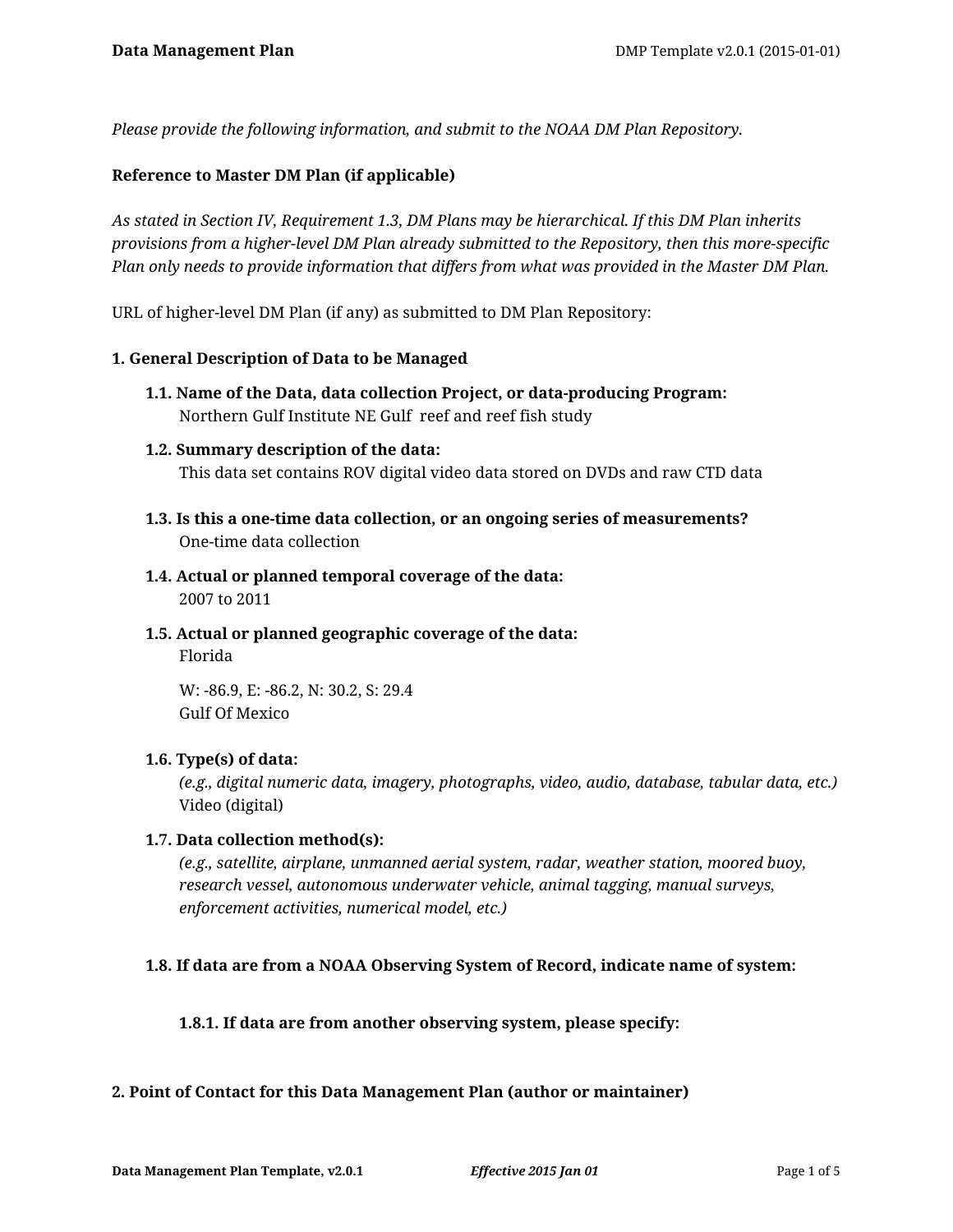- **2.1. Name:**
- **2.2. Title:** Metadata Contact
- **2.3. Affiliation or facility:**
- **2.4. E-mail address:**
- **2.5. Phone number:**

### **3. Responsible Party for Data Management**

*Program Managers, or their designee, shall be responsible for assuring the proper management of the data produced by their Program. Please indicate the responsible party below.*

### **3.1. Name:**

Chris L Gardner

**3.2. Title:** Data Steward

### **4. Resources**

*Programs must identify resources within their own budget for managing the data they produce.*

### **4.1. Have resources for management of these data been identified?** No

# **4.2. Approximate percentage of the budget for these data devoted to data management ( specify percentage or "unknown"):**

0

## **5. Data Lineage and Quality**

*NOAA has issued Information Quality Guidelines for ensuring and maximizing the quality, objectivity, utility, and integrity of information which it disseminates.*

## **5.1. Processing workflow of the data from collection or acquisition to making it publicly accessible**

*(describe or provide URL of description):*

Process Steps:

- files stored on government computer hard drive

# **5.1.1. If data at different stages of the workflow, or products derived from these data, are subject to a separate data management plan, provide reference to other plan:**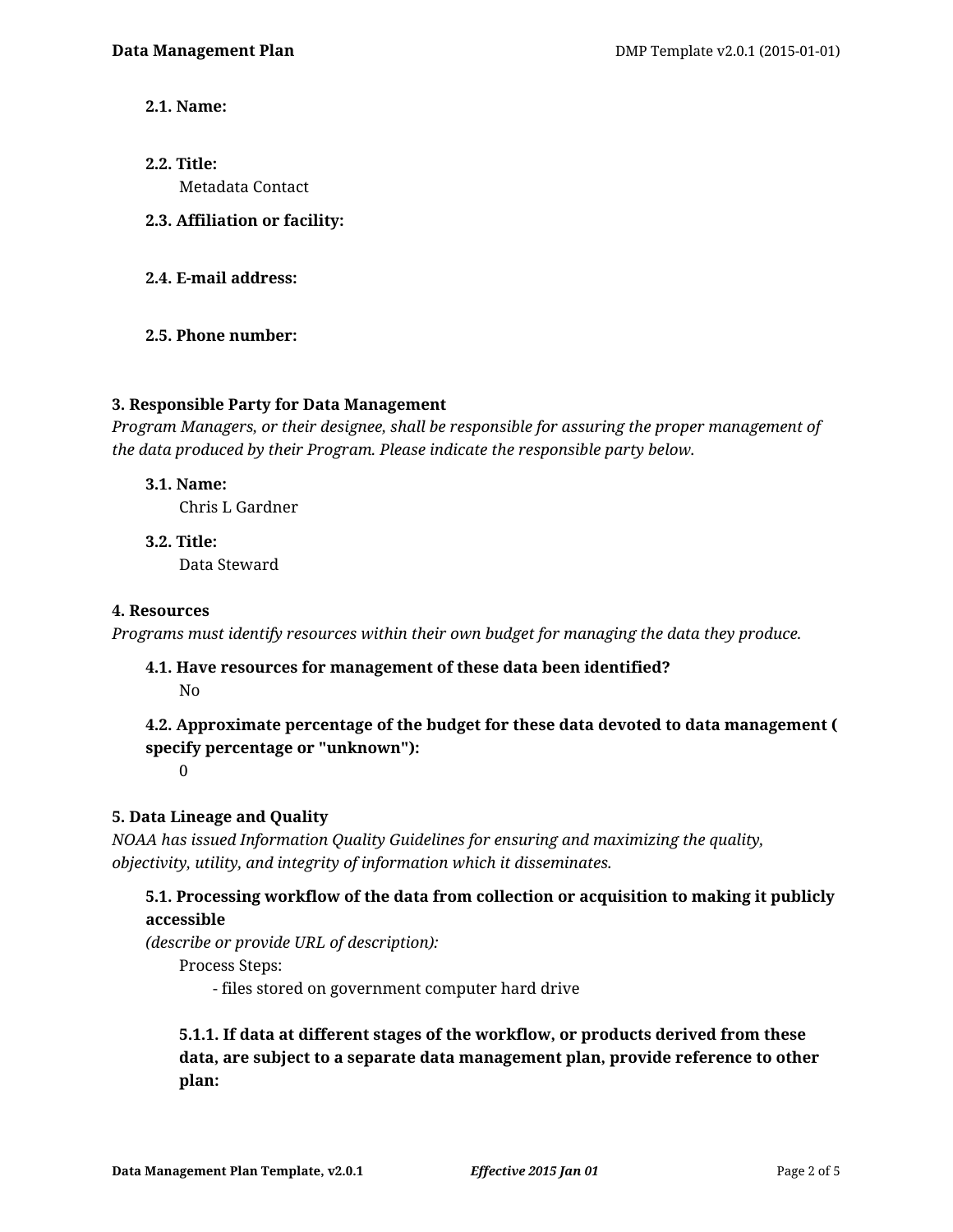**5.2. Quality control procedures employed (describe or provide URL of description):** n/a

# **6. Data Documentation**

*The EDMC Data Documentation Procedural Directive requires that NOAA data be well documented, specifies the use of ISO 19115 and related standards for documentation of new data, and provides links to resources and tools for metadata creation and validation.*

- **6.1. Does metadata comply with EDMC Data Documentation directive?** No
	- **6.1.1. If metadata are non-existent or non-compliant, please explain:** Missing/invalid information:
		- 1.7. Data collection method(s)
		- 2.1. Point of Contact Name
		- 2.4. Point of Contact Email
- **6.2. Name of organization or facility providing metadata hosting:** NMFS Office of Science and Technology
	- **6.2.1. If service is needed for metadata hosting, please indicate:**
- **6.3. URL of metadata folder or data catalog, if known:**

https://www.fisheries.noaa.gov/inport/item/8545

## **6.4. Process for producing and maintaining metadata**

*(describe or provide URL of description):*

Metadata produced and maintained in accordance with the NOAA Data Documentation Procedural Directive: https://nosc.noaa.gov/EDMC/DAARWG/docs/EDMC\_PD-Data Documentation v1.pdf

### **7. Data Access**

*NAO 212-15 states that access to environmental data may only be restricted when distribution is explicitly limited by law, regulation, policy (such as those applicable to personally identifiable information or protected critical infrastructure information or proprietary trade information) or by security requirements. The EDMC Data Access Procedural Directive contains specific guidance, recommends the use of open-standard, interoperable, non-proprietary web services, provides information about resources and tools to enable data access, and includes a Waiver to be submitted to justify any approach other than full, unrestricted public access.*

**7.1. Do these data comply with the Data Access directive?**

No

**7.1.1. If the data are not to be made available to the public at all, or with limitations, has a Waiver (Appendix A of Data Access directive) been filed?** No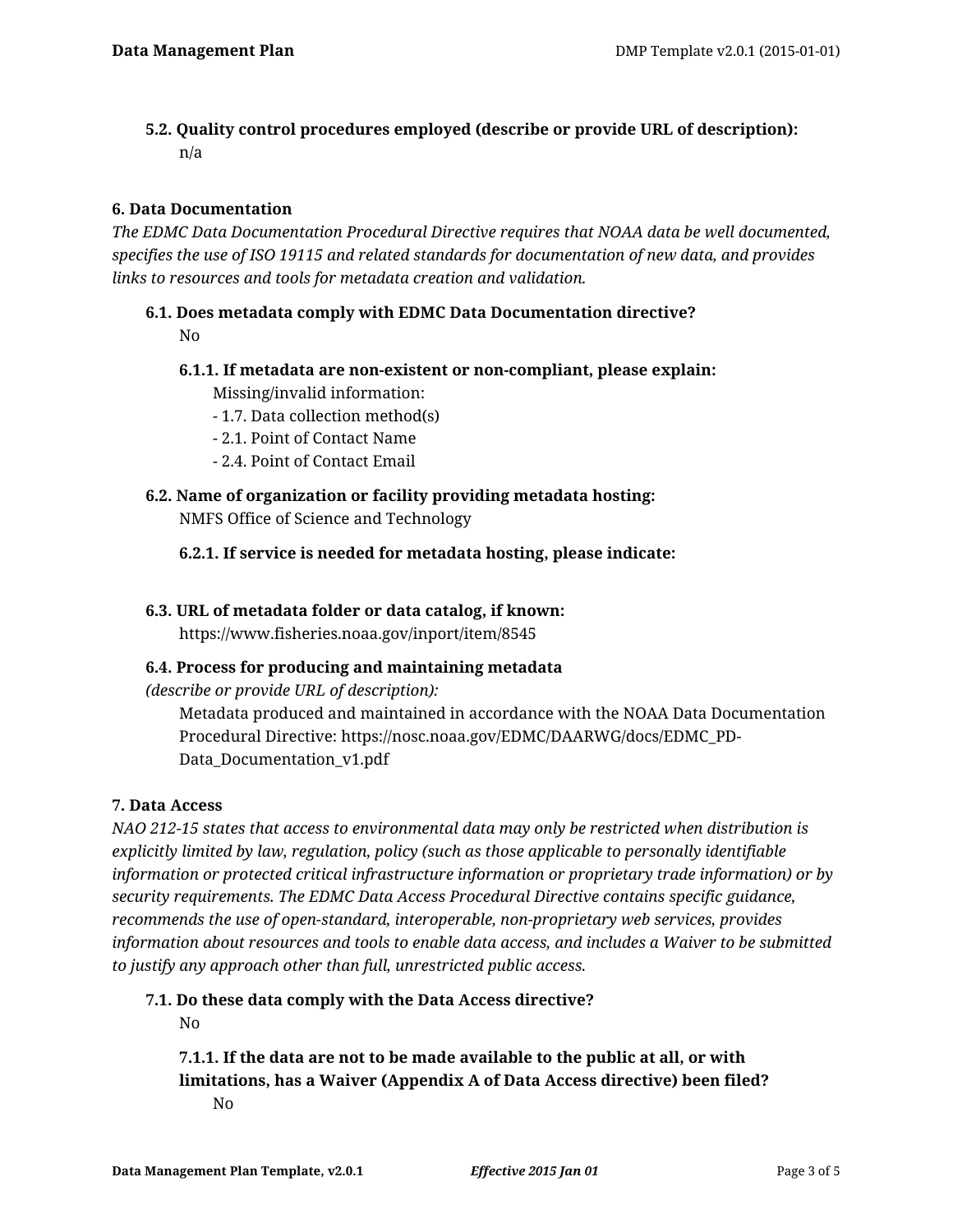**7.1.2. If there are limitations to public data access, describe how data are protected from unauthorized access or disclosure:**

None

- **7.2. Name of organization of facility providing data access:** Southeast Fisheries Science Center (SEFSC)
	- **7.2.1. If data hosting service is needed, please indicate:** No
	- **7.2.2. URL of data access service, if known:**

## **7.3. Data access methods or services offered:**

The data will be available from a public web server once an access methodology has been developed.

**7.4. Approximate delay between data collection and dissemination:** 365

**7.4.1. If delay is longer than latency of automated processing, indicate under what authority data access is delayed:**

N/A

### **8. Data Preservation and Protection**

*The NOAA Procedure for Scientific Records Appraisal and Archive Approval describes how to identify, appraise and decide what scientific records are to be preserved in a NOAA archive.*

## **8.1. Actual or planned long-term data archive location:**

*(Specify NCEI-MD, NCEI-CO, NCEI-NC, NCEI-MS, World Data Center (WDC) facility, Other, To Be Determined, Unable to Archive, or No Archiving Intended)* TO\_BE\_DETERMINED

**8.1.1. If World Data Center or Other, specify:**

## **8.1.2. If To Be Determined, Unable to Archive or No Archiving Intended, explain:**

**8.2. Data storage facility prior to being sent to an archive facility (if any):** Southeast Fisheries Science Center - Miami, FL

Location Of The Main Office Of The South East Fisheries Science Center

- **8.3. Approximate delay between data collection and submission to an archive facility:** 365
- **8.4. How will the data be protected from accidental or malicious modification or**